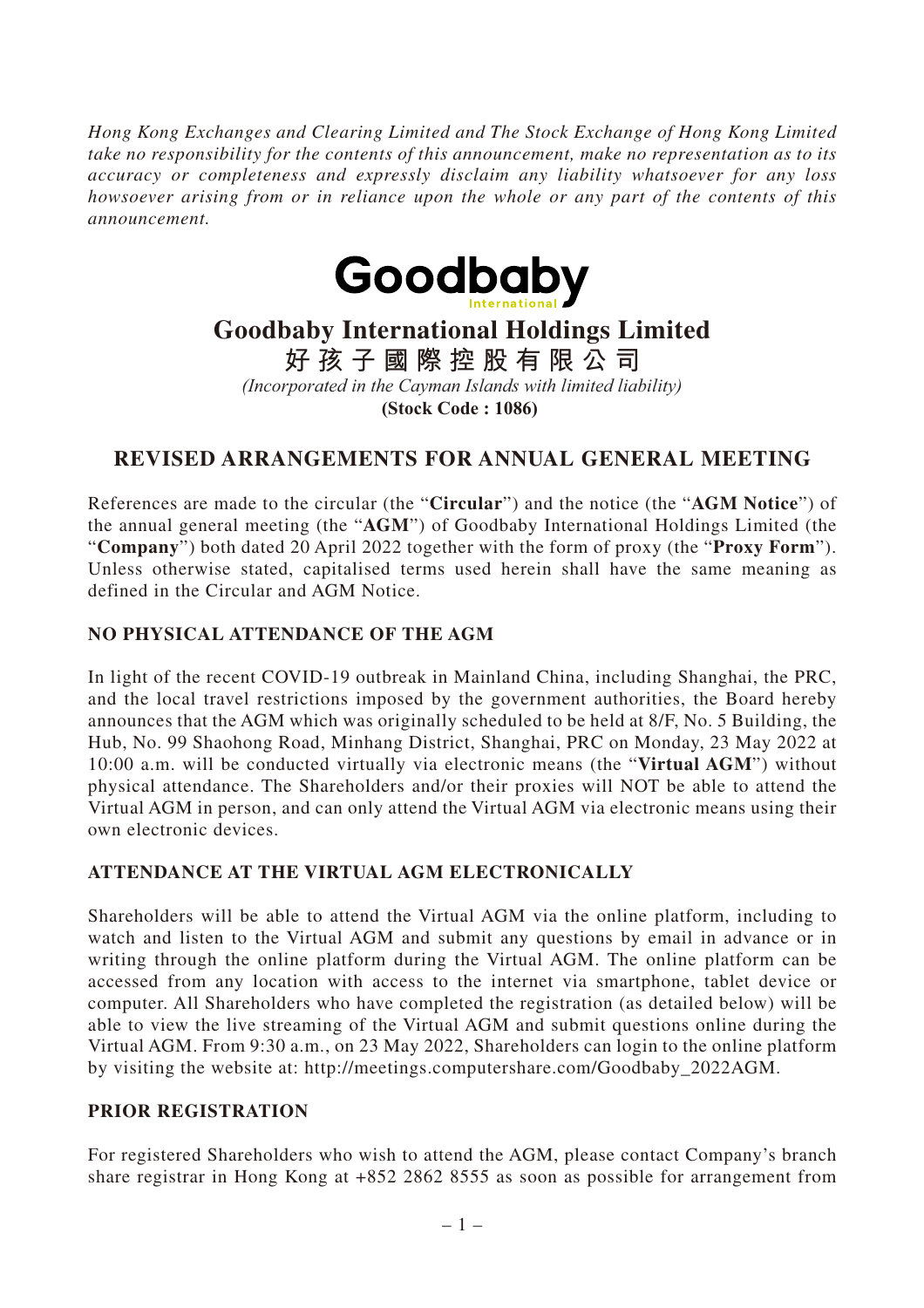9:00 a.m. to 5:00 p.m., Monday to Friday (excluding Hong Kong public holidays), but in any event not later than 5:00 p.m. on Friday, 20 May 2022. If Shareholders have any enquiries regarding the above arrangement, they should contact the Company's branch share registrar in Hong Kong, Computershare Hong Kong Investor Services Limited, at the same hotline and office hours stated above from Monday to Friday (excluding Hong Kong public holidays). Non-registered holders whose Shares are held in the Central Clearing and Settlement System through banks, brokers, custodians or Hong Kong Securities Clearing Company Limited may be able to attend the Virtual AGM and submit questions as mentioned above. In this regard, they should consult directly with their banks, brokers or custodians (as the case may be) for the necessary arrangements. Shareholders who have obtained the login details/password for logging in the online platform shall not share with such information with others.

## **CHANGES TO THE PROXY FORM**

In light of the arrangement for the Virtual AGM, the Proxy Form should be read as follow with changes underlined "as my/our proxy to act for me/us at the Annual General Meeting of the Company to be held virtually on Monday, 23 May 2022 at 10:00 a.m. (and at any adjournment thereof)".

Save for the above-mentioned changes, all other information set out in the Proxy Form shall remain unchanged and valid for the Virtual AGM which will be held at 10:00 a.m. on Monday, 23 May 2022.

## **VOTE BY APPOINTING THE CHAIRMAN OF THE AGM AS YOUR PROXY**

All resolutions at the AGM will be decided on a poll. Shareholders will still be able to vote by doing so in advance of the AGM by proxy. If you wish to vote on any resolution at the AGM, you must appoint the chairman of the AGM as your proxy to exercise your right to vote at the AGM in accordance with your instructions.

The Proxy Form has been posted to Shareholders together with the Circular. Alternatively, the Proxy Form can be downloaded from the "Investor Relations" section of the Company's website at https://images.gbinternational.com.hk/image/upload/gbi/downloads/proxy%20form-ew01086a-625f6ccf40765.pdf and the Stock Exchange's website at https://www1.hkexnews.hk/listedco/listconews/sehk/2022/0420/2022042000129.pdf. If you are not a registered Shareholder (if your Shares are held via banks, brokers, custodians or the Hong Kong Securities Clearing Company Limited), you should consult directly with your banks or brokers or custodians (as the case may be) as soon as practicable to assist you in the appointment of the chairman of the AGM as your proxy to vote.

The proxy form should be returned to the Company's branch share registrar in Hong Kong, Computershare Hong Kong Investor Services Limited, at 17M Floor, Hopewell Centre, 183 Queen's Road East, Wanchai, Hong Kong, not less than 48 hours before the time for holding the AGM (i.e. 10:00 a.m. on Saturday, 21 May 2022) or any adjournment thereof (as the case may be).